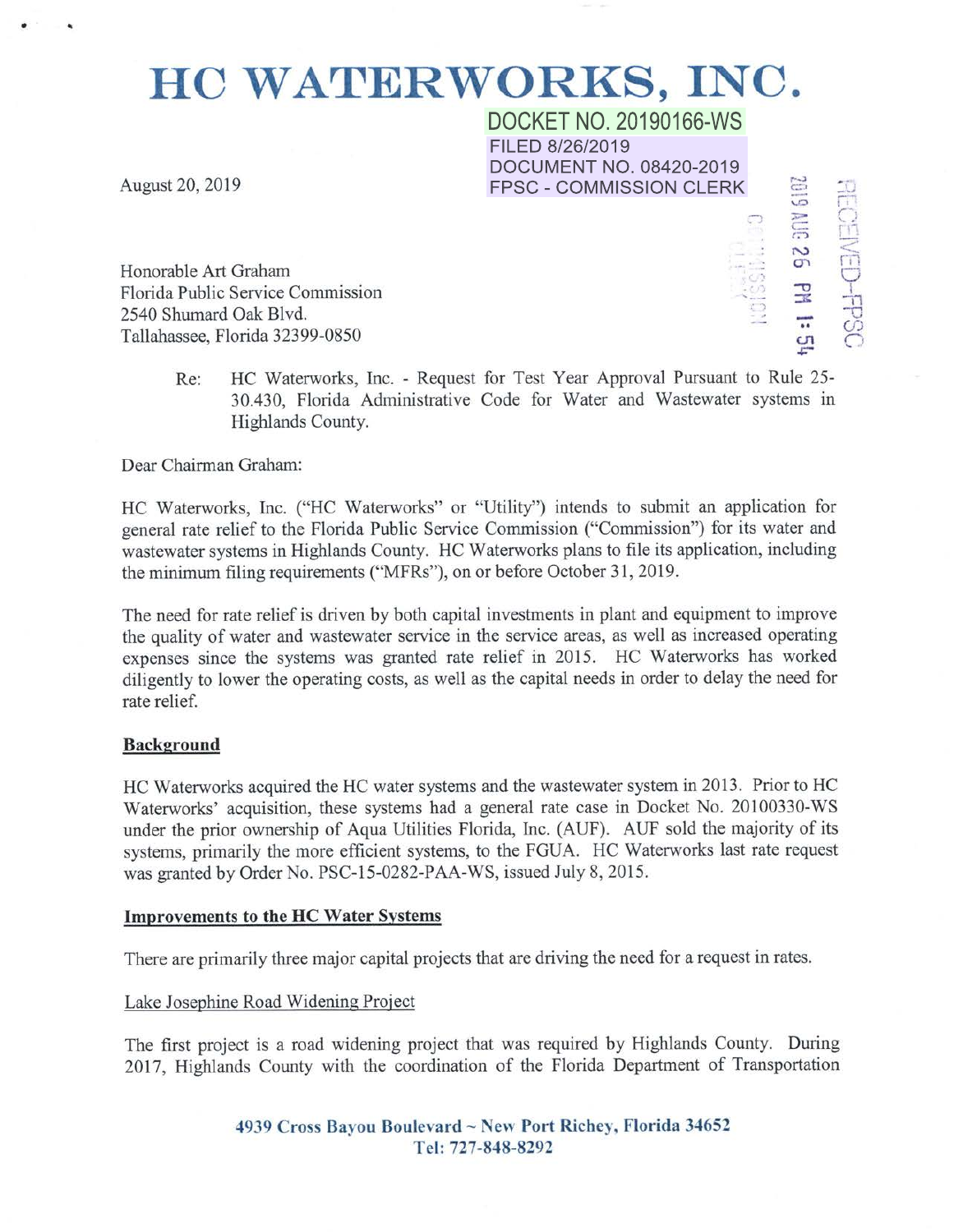(FDOT), embarked on a road realignment/widening of Lake Josephine Drive. On March 28, 2017, Highlands County notified HC Waterworks that it would be required to remove and relocate the water mains located in the right-of-way of Lake Josephine Drive. HC Waterworks inquired as to who would be responsible for the costs to relocate its water main. The County and Utility met several times and exchanged several correspondences on this matter. HC Waterworks also contacted the FDOT concerning possible financial assistance in the costs of relocation. HC Waterworks subsequently attended the Highlands County Commission Meeting held on May 16, 2017. At that Commission meeting, the utility explained the costs and the impact it would have on its customers. It was explained that if the utility was required to fund the costs of this relocation, this would be passed onto its customer in the form of a rate increase. The Highlands County Commission adopted Resolution No. 16-17-80 at the May 2017 meeting. This resolution required HC Waterworks to relocate its water main at the utility's expense pursuant to Section 337.403(1), Florida Statutes. As a result, HC Waterworks utilized the same contractor completing the road project to relocate and install a new 8" water main on Lake Josephine Drive at a cost of \$511,139. This was awarded after receiving several proposals from outside contractor. The same contractor who was doing the road work for Highlands County was the lowest bid. This new water main also included the installation of additional fire hydrants in order to provide improved adequate fire protection to its customers.

The other two projects involve the addition of forced draft aeration to address the historical ongoing issues with hydrogen sulfides. Previously, in Order No. PSC-2012-0102-FOF-WS, issued March 5, 2012, the Commission approved pro forma plant improvements by the previous owner, AUF to address the water quality issues concerning the water systems primarily related to hydrogen sulfides. These specific improvements were for AdEdge filtration systems. However, the utility continued to experience issues with disinfection byproducts (TTHMs).

Originally, to address the TTHM issues, HC Waterworks converted the disinfection from chlorine to chloramines. Prior to the conversion extensive flushing of the water systems was necessary to address the TTHMs, as well as, water quality issues such as black water complaints. The filtration systems installed by AUF was not the prescribed methodology to address the levels of hydrogen sulfides in the water source. HC Waterworks worked closely with the Florida Department of Environmental Protection (FDEP), the water management district (WMD), and its customers to address water quality issues and the need for additional flushing to address these concerns.

## Lake Josephine WTP Water Quality Project

In May 2017, the FDEP requested a meeting with HC Waterworks to discuss the ongoing issues and customer complaints concerning the water quality. HC Waterworks met with the FDEP to discuss its plan to switch the water treatment process at its Lake Josephine water treatment plant to a forced draft aeration treatment system for sulfide removal. This treatment methodology is consistent with the recommended treatment in FDEP Rule 62-555.315(5)(a), F.A.C. The FDEP indicated that it was prepared to issue a Consent Order for the Lake Josephine system if HC Waterworks did not proceed expeditiously to install the required treatment.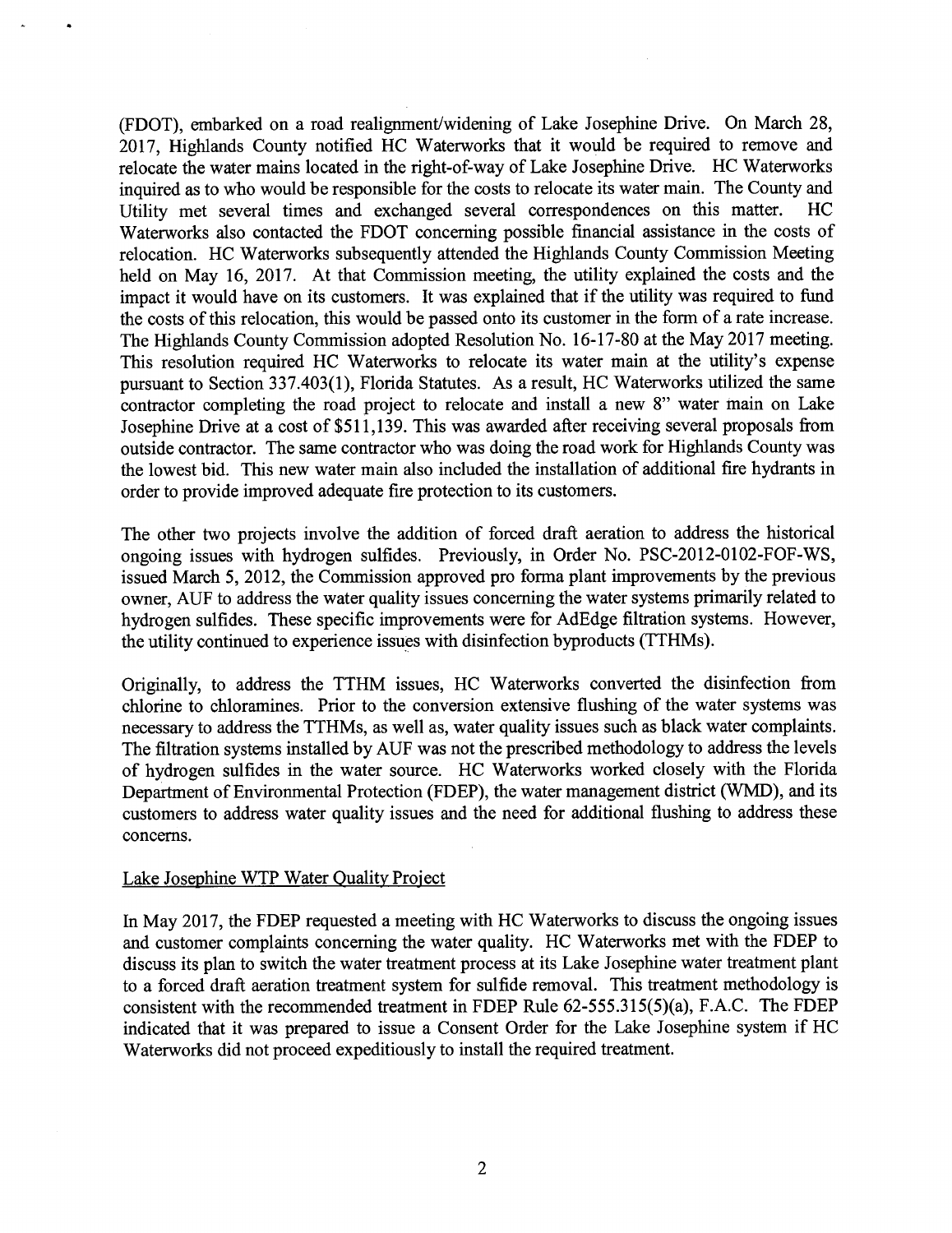In September 2017, HC Waterworks received a construction permit from the FDEP for modification to the existing 300,000 GPD water treatment plant by the addition of a packed tower aeration system for removal of hydrogen sulfide with associated acid and caustic feed systems for pH adjustment. HC Waterworks began construction of the new treatment modification during 2017-2018. The force draft aeration was completed and placed into service<br>in June 2018 and received partial clearance from FDEP. There is still minor work being in June 2018 and received partial clearance from FDEP. completed. The total cost of the project was \$527,713.

This new system is comprised of:

- 1. A De Loach packed tower aeration system/forced draft degasification tower sized for a flow of 85 gpm for the removal of hydrogen sulfide.
- 2. Installation of sulfuric acid chemical feed system for pH adjustment including a 500 gallon double wall containment storage tank and a day tank.
- 3. Installation of caustic (sodium hydroxide) chemical feed system for pH adjustment including a 200 gallon double wall storage tank and a day tank.
- 4. Installation of 10,000 gallon hydropneumatic (pressure) tank.
- 5. All associated piping and injection points.

This proven new treatment methodology is now efficiently removing the majority of the sulfides contained in the raw water source. Forced draft aeration with pH adjustments have proven to remove up to 90% of total sulfides. Unfortunately, the sulfide issue has existed for numerous years, prior to the acquisition of the utility. However, this new treatment has already significantly improved the water being provided to the customers.

## Leisure Lakes Water Quality Project

The final capital project that is currently ongoing is similar to the Lake Josephine aeration project. This new aeration treatment system is currently being installed at the Leisure Lakes water treatment plant. On October 1, 2018, HC Waterworks and FDEP entered into a Consent Order. This Consent Order required HC Waterworks to modify and install its water treatment <sup>p</sup>lant consistent with the FDEP Construction permit issued September 14, 2018. Pursuant to the construction permit, HC Waterworks is to install the following:

- 1. Installation of a DeLoach packed tower aeration system/forced draft degasification tower sized for a flow of 200 gpm for the removal of hydrogen sulfide.
- 2. Installation of sulfuric acid chemical feed system for pH adjustment including a 500 gallon double wall containment storage tank and a 35-gallon vertical translucent day tank.
- 3. Installation of caustic (sodium hydroxide) chemical feed system for pH adjustment including a 200- gallon double wall storage tank and a 22-gallon vertical translucent day tank.
- 4. Installation of 4,000-gallon hydropneumatics (pressure) tank.
- 5. All associated piping and injection points.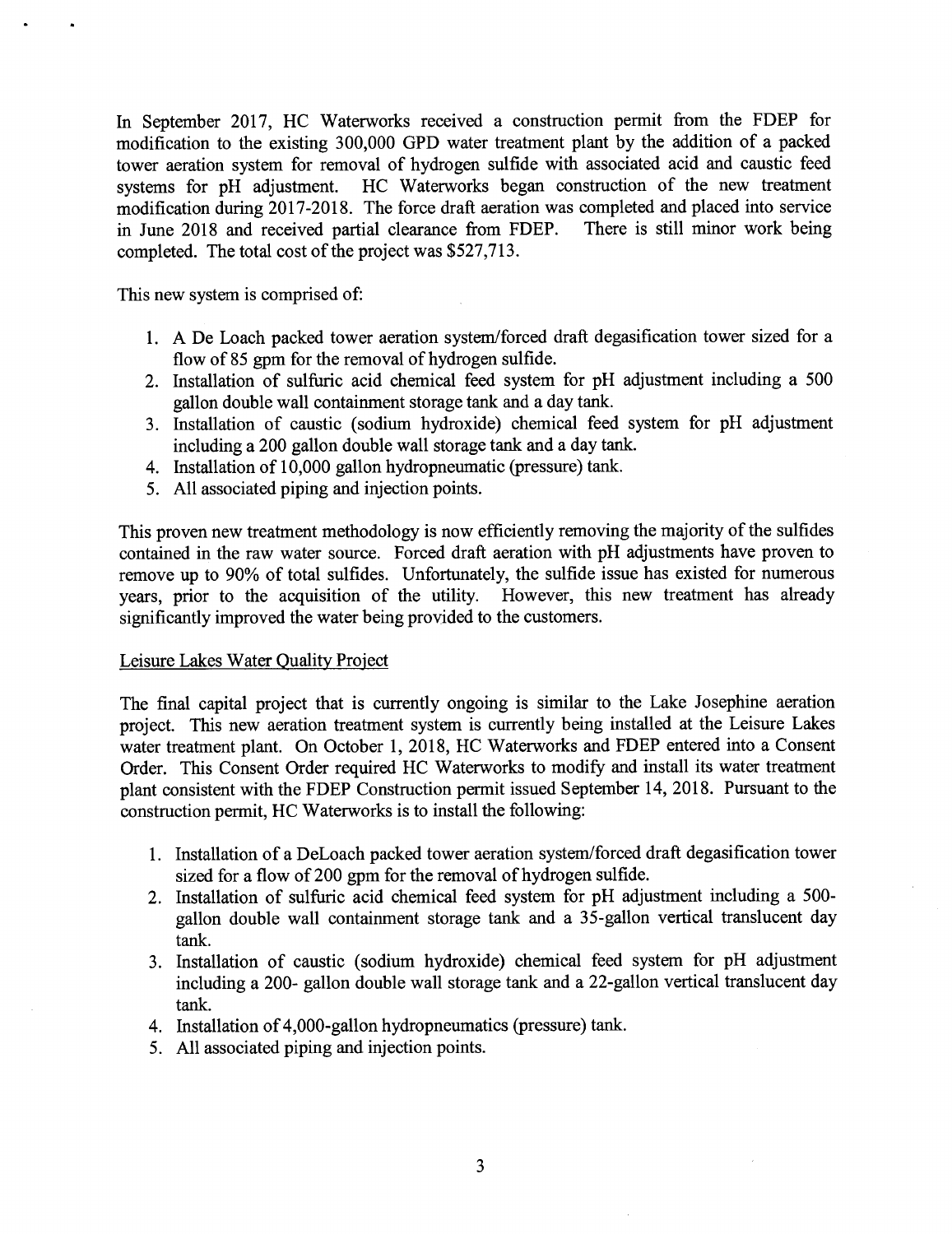The Consent Order indicates that these water treatment plant modifications must be completed within 365 days of the effective date and submit a Certificate of Completion. HC is currently on schedule to complete these additions and modification. This project cost is \$525,970. This project is being requested as a Pro Forma Plant item since it will be completed after the requested test year.

# The Need for Rate Relief

As explained above, the last general rate increase for the HC Waterworks' water and wastewater systems was in 2015. Without a rate increase, the Utility will not be able to earn its approved rate of return on equity. At its earnings level the Utility cannot realistically maintain a stable financial position and, without rate relief, will not be in a position to meet the needs of its customers for safe and reliable water and wastewater services.

The decision to seek rate relief is not one that the Utility has taken lightly. However, HC Waterwork's current revenues are simply insufficient to continue to meet its utility responsibilities in the manner that the Commission and our customers expect. The Utility's rate of return will continue to remain below the returns that the Commission has awarded to other water and wastewater utilities without the requested rate relief. Thus, the Utility has no choice but to seek timely rate relief for its water and wastewater systems.

To minimize rate case expense, HC Waterworks requests that this case be processed using the proposed agency action ("PAA") procedures set forth in Section 367.081(8), Florida Statutes. These PAA procedures have historically provided a cost-effective mechanism through which the Commission and its staff can thoroughly address all of the customers' and the Utility's issues related to the rate case. Through this process, HC Waterwork's customers will have ample opportunity to voice any concerns they may have at customer meetings held in HC Waterworks service territory. Utilizing the PAA process should minimize rate case expense and result in lower rates for the customer.

# Test Year Request

Finally, as part of its request for rate relief, and pursuant to Rule 25-30.430, Florida Administrative Code, HC Waterworks requests approval of a historic test year ending June 30, 2019 with pro forma plant items. The requested test year is representative of a normal full year of operation, and will best fulfill the purpose of a test year, which is to set rates based on costs and revenues that are representative of the period when new rates will be in effect. HC Waterworks has not experienced any significant changes in its operations since June 30, 2019, and does not anticipate any such changes prospectively. The Utility will also request interim rates based on the same historic test year and, as indicated above, and intends to submit the MFRs on or before October 31, 2019.

# Pro Forma Plant

HC Waterworks will be requesting pro forma plant for its water systems consisting of the above mentioned addition/modification of pack tower aearation at its Leisure Lakes water treatment